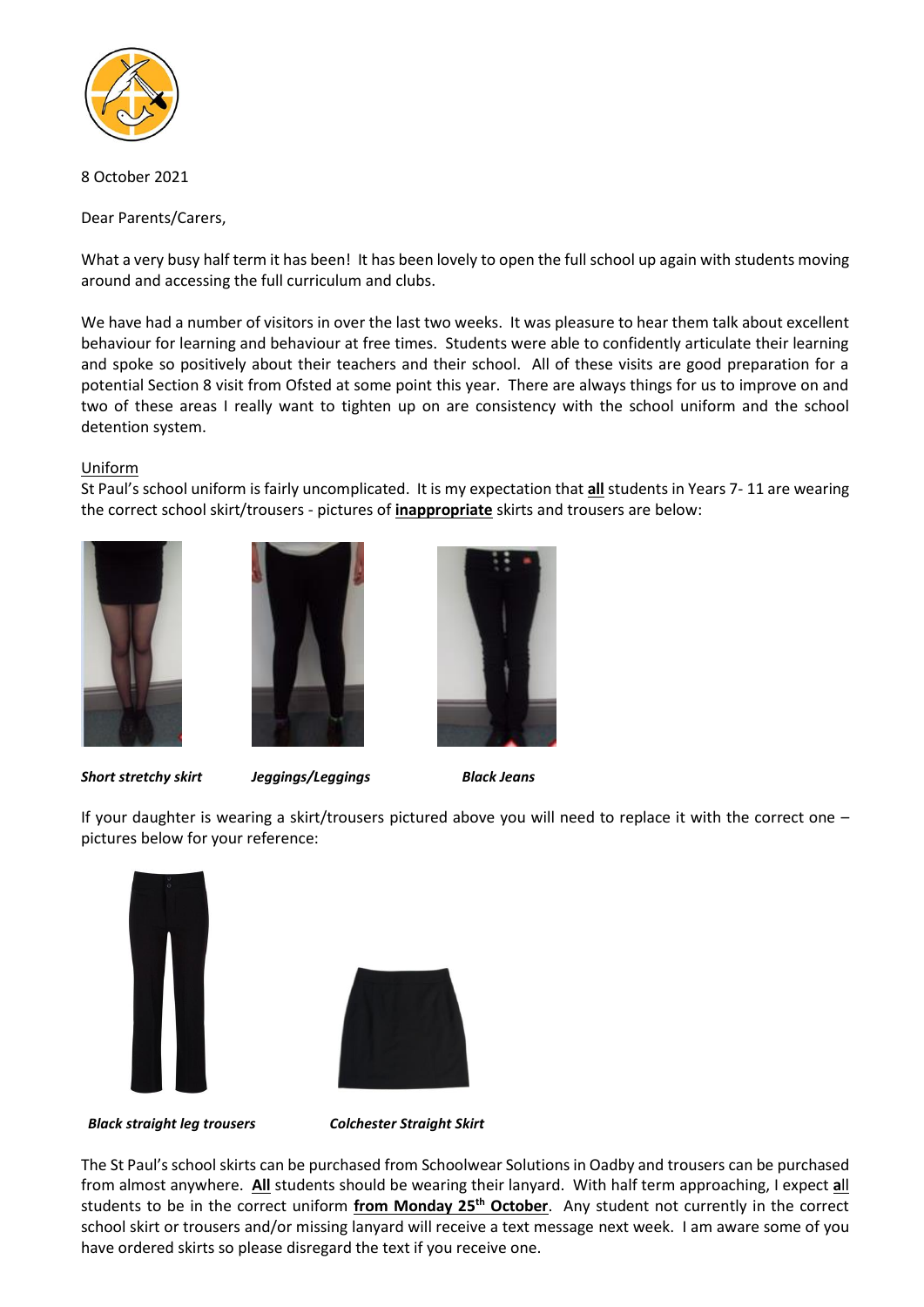### Detentions

The system works really well but it does rely on all parents/carers having the SatchelOne app. We use this to inform parents of detentions set as well as a way for you to keep track of your child's homework. I know many of you have the App but if you have not, you will need to download it. Please click on the link below for full instructions:

### <https://www.st-pauls.leicester.sch.uk/students/show-my-homework-2/>

if you require another PIN, please contact the school office.

From Monday 25<sup>th</sup> October, we will no longer use Teachers to Parents to send additional texts about detentions.

Your child should also be using SatchelOne either on their phone or via a tablet/laptop/desktop in order to access their homework. If they get a detention they will also receive an alert.

90% of detentions set are for homework not being completed so can I ask that you support your child and the school in ensuring that homework is completed. It is our expectation that students attend detentions – it is the school's policy. Should your child not attend a C3 detention their Head of Year will be in touch with you to discuss. We should not be having students in isolation because they have failed to attend detentions. You will always get at least 24 hours notice of a detention to allow you to make arrangements for your child to get home. Detentions will now only be rescheduled if the student has study commitments.

Repeated failure to attend detentions will result in a fixed term exclusion and we clearly want to avoid this.

#### Spiritual Life

It was our pleasure to host Bishop Patrick on Friday 1<sup>st</sup> October for the official Mass and Blessing of our school chapel.





The Mass was streamed live in to all form rooms and the Bishop enjoyed meeting lots of students including those involved in the Mass, the Hospitality Team and Sixth Form students including Rosa and Tom our Head Girl & Head Boy. The chapel is a very well used space in our school and very much central to our lives here at St Paul's.

#### Examinations 2022

Students in Year 11 and 13 had an assembly this week where I went through everything we know so far about GCSE and A Levels next summer. The same presentation has been emailed to all Year 11 & 13 parents this week.